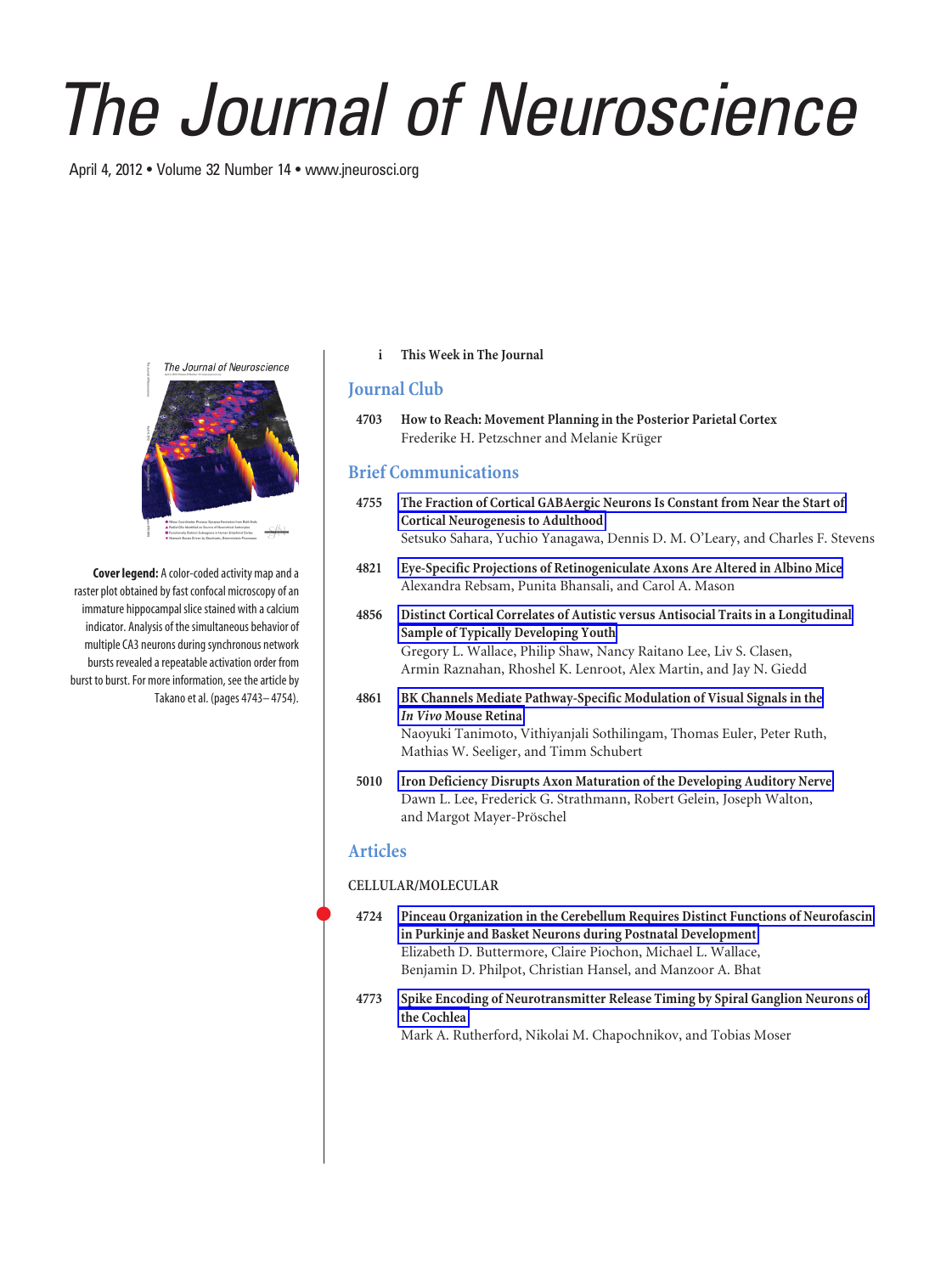| 4827 | Differential Association of Receptor-G $\beta\gamma$ Complexes with $\beta$ -Arrestin2 Determines<br>Recycling Bias and Potential for Tolerance of Delta Opioid Receptor Agonists<br>Nicolas Audet, Iness Charfi, Ouissame Mnie-Filali, Mohammad Amraei,<br>Anne-Julie Chabot-Doré, Magali Millecamps, Laura S. Stone,<br>and Graciela Pineyro                                                                                                                                     |
|------|------------------------------------------------------------------------------------------------------------------------------------------------------------------------------------------------------------------------------------------------------------------------------------------------------------------------------------------------------------------------------------------------------------------------------------------------------------------------------------|
| 4887 | G-Protein-Coupled Receptor 30 Mediates Rapid Neuroprotective Effects of Estrogen<br>via Depression of NR2B-Containing NMDA Receptors<br>Shui-bing Liu, Nan Zhang, Yan-yan Guo, Rong Zhao, Tian-yao Shi,<br>Shu-fang Feng, Shi-quan Wang, Qi Yang, Xiao-qiang Li, Yu-mei Wu, Lan Ma,<br>Ying Hou, Li-ze Xiong, Weiqi Zhang, and Ming-gao Zhao                                                                                                                                       |
|      | DEVELOPMENT/PLASTICITY/REPAIR                                                                                                                                                                                                                                                                                                                                                                                                                                                      |
| 4762 | Coincident Generation of Pyramidal Neurons and Protoplasmic Astrocytes in<br><b>Neocortical Columns</b><br>Sanjay Magavi, Drew Friedmann, Garrett Banks, Alberto Stolfi, and Carlos Lois                                                                                                                                                                                                                                                                                           |
| 4790 | Dendritic BDNF Synthesis Is Required for Late-Phase Spine Maturation and Recovery<br>of Cortical Responses Following Sensory Deprivation<br>Megumi Kaneko, Yuxiang Xie, Juan Ji An, Michael P. Stryker, and Baoji Xu                                                                                                                                                                                                                                                               |
| 4841 | Iron Efflux from Astrocytes Plays a Role in Remyelination<br>Katrin Schulz, Antje Kroner, and Samuel David                                                                                                                                                                                                                                                                                                                                                                         |
| 4944 | The RNA-Binding Protein Human Antigen R Controls Global Changes in Gene<br><b>Expression during Schwann Cell Development</b><br>Marta Iruarrizaga-Lejarreta, Marta Varela-Rey, Juan José Lozano,<br>David Fernández-Ramos, Naiara Rodríguez-Ezpeleta, Nieves Embade,<br>Shelly C. Lu, Peter M. van der Kraan, Esmeralda N. Blaney Davidson,<br>Myriam Gorospe, Rhona Mirsky, Kristján R. Jessen, Ana María Aransay,<br>José M. Mato, María L. Martínez-Chantar, and Ashwin Woodhoo |
| 5002 | Cooperative Roles of BDNF Expression in Neurons and Schwann Cells Are Modulated<br>by Exercise to Facilitate Nerve Regeneration<br>Jennifer C. Wilhelm, Mei Xu, Delia Cucoranu, Sarah Chmielewski,<br>Tiffany Holmes, Kelly (Shukkwan) Lau, Gary J. Bassell, and Arthur W. English                                                                                                                                                                                                 |
|      | BEHAVIORAL/SYSTEMS/COGNITIVE                                                                                                                                                                                                                                                                                                                                                                                                                                                       |
| 4716 | Direct Evidence for Domain-Sensitive Functional Subregions in Human<br><b>Entorhinal Cortex</b><br>Heidrun Schultz, Tobias Sommer, and Jan Peters                                                                                                                                                                                                                                                                                                                                  |
| 4812 | The Glucagon-Like Peptide 1 (GLP-1) Analogue, Exendin-4, Decreases the Rewarding<br>Value of Food: A New Role for Mesolimbic GLP-1 Receptors<br>Suzanne L. Dickson, Rozita H. Shirazi, Caroline Hansson, Filip Bergquist,<br>Hans Nissbrandt, and Karolina P. Skibicka                                                                                                                                                                                                             |
| 4848 | Neural Mechanisms of Object Naming and Word Comprehension in Primary<br>Progressive Aphasia<br>Robert S. Hurley, Ken A. Paller, Emily J. Rogalski, and M. Marsel Mesulam                                                                                                                                                                                                                                                                                                           |
| 4867 | Regulation of MAPK/ERK Signaling and Photic Entrainment of the Suprachiasmatic<br>Nucleus Circadian Clock by Raf Kinase Inhibitor Protein<br>Ghadi Antoun, Pascale Bouchard Cannon, and Hai-Ying Mary Cheng                                                                                                                                                                                                                                                                        |
| 4913 | <b>Encoding of Sensory Prediction Errors in the Human Cerebellum</b><br>John Schlerf, Richard B. Ivry, and Jörn Diedrichsen                                                                                                                                                                                                                                                                                                                                                        |
|      |                                                                                                                                                                                                                                                                                                                                                                                                                                                                                    |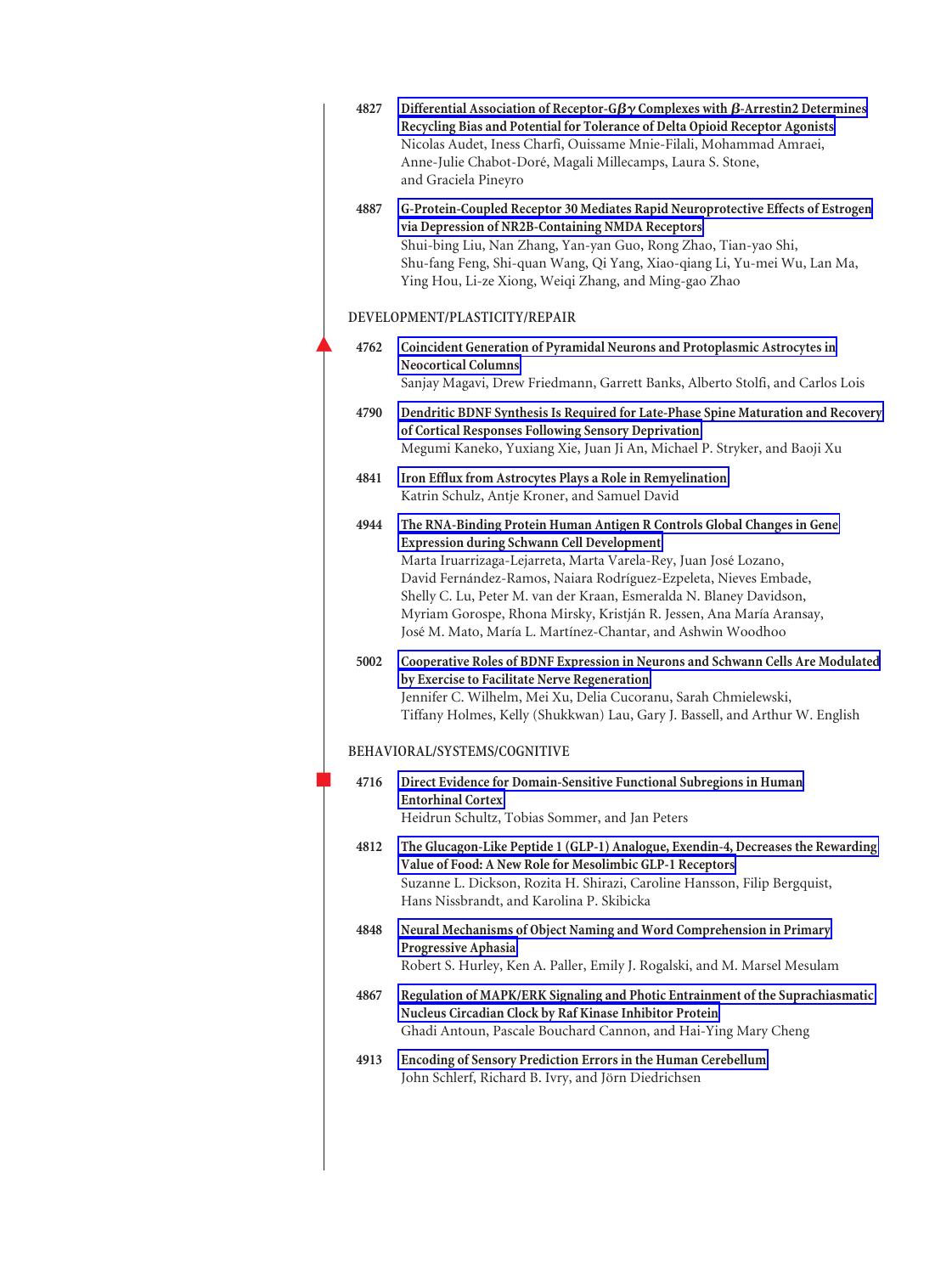| 4923                    | Logarithmic Compression of Sensory Signals within the Dendritic Tree of a<br><b>Collision-Sensitive Neuron</b><br>Peter W. Jones and Fabrizio Gabbiani                                                                                                                                              |  |
|-------------------------|-----------------------------------------------------------------------------------------------------------------------------------------------------------------------------------------------------------------------------------------------------------------------------------------------------|--|
| 4935                    | Returning from Oblivion: Imaging the Neural Core of Consciousness<br>Jaakko W. Långsjö, Michael T. Alkire, Kimmo Kaskinoro, Hiroki Hayama,<br>Anu Maksimow, Kaike K. Kaisti, Sargo Aalto, Riku Aantaa, Satu K. Jääskeläinen,<br>Antti Revonsuo, and Harry Scheinin                                  |  |
| 4959                    | Synaptic Activity Unmasks Dopamine D2 Receptor Modulation of a Specific Class of<br>Layer V Pyramidal Neurons in Prefrontal Cortex<br>Steven Gee, Ian Ellwood, Tosha Patel, Francisco Luongo, Karl Deisseroth,<br>and Vikaas S. Sohal                                                               |  |
| 4982                    | Role of Projections from Ventral Medial Prefrontal Cortex to Nucleus Accumbens<br>Shell in Context-Induced Reinstatement of Heroin Seeking<br>Jennifer M. Bossert, Anna L. Stern, Florence R. M. Theberge, Nathan J. Marchant,<br>Hui-Ling Wang, Marisela Morales, and Yavin Shaham                 |  |
| 4992                    | Hierarchical Connectivity and Connection-Specific Dynamics in the<br>Corticospinal-Corticostriatal Microcircuit in Mouse Motor Cortex<br>Taro Kiritani, Ian R. Wickersham, H. Sebastian Seung, and Gordon M. G. Shepherd                                                                            |  |
| NEUROBIOLOGY OF DISEASE |                                                                                                                                                                                                                                                                                                     |  |
| 4705                    | Age-Dependent Rescue by Simvastatin of Alzheimer's Disease Cerebrovascular<br>and Memory Deficits<br>Xin-Kang Tong, Clotilde Lecrux, and Edith Hamel                                                                                                                                                |  |
| 4743                    | Deterministic and Stochastic Neuronal Contributions to Distinct Synchronous CA3<br><b>Network Bursts</b><br>Hajime Takano, Melissa McCartney, Pavel I. Ortinski, Cuiyong Yue, Mary E. Putt,<br>and Douglas A. Coulter                                                                               |  |
| 4803                    | Reducing Human Apolipoprotein E Levels Attenuates Age-Dependent $A\beta$<br>Accumulation in Mutant Human Amyloid Precursor Protein Transgenic Mice<br>Nga Bien-Ly, Anna K. Gillespie, David Walker, Seo Yeon Yoon,<br>and Yadong Huang                                                              |  |
| 4878                    | Central Cardiovascular Circuits Contribute to the Neurovascular Dysfunction in<br>Angiotensin II Hypertension<br>Carmen Capone, Giuseppe Faraco, Jeffrey R. Peterson, Christal Coleman,<br>Josef Anrather, Teresa A. Milner, Virginia M. Pickel, Robin L. Davisson,<br>and Costantino Iadecola      |  |
| 4901                    | Reduced Calreticulin Levels Link Endoplasmic Reticulum Stress and Fas-Triggered<br>Cell Death in Motoneurons Vulnerable to ALS<br>Nathalie Bernard-Marissal, Anice Moumen, Claire Sunyach,<br>Christophe Pellegrino, Keith Dudley, Christopher E. Henderson, Cédric Raoul,<br>and Brigitte Pettmann |  |
| 4972                    | Thalamocortical Dysfunction and Thalamic Injury after Asphyxial Cardiac Arrest in<br><b>Developing Rats</b><br>Michael Shoykhet, Daniel J. Simons, Henry Alexander, Christina Hosler,<br>Patrick M. Kochanek, and Robert S. B. Clark                                                                |  |
|                         |                                                                                                                                                                                                                                                                                                     |  |